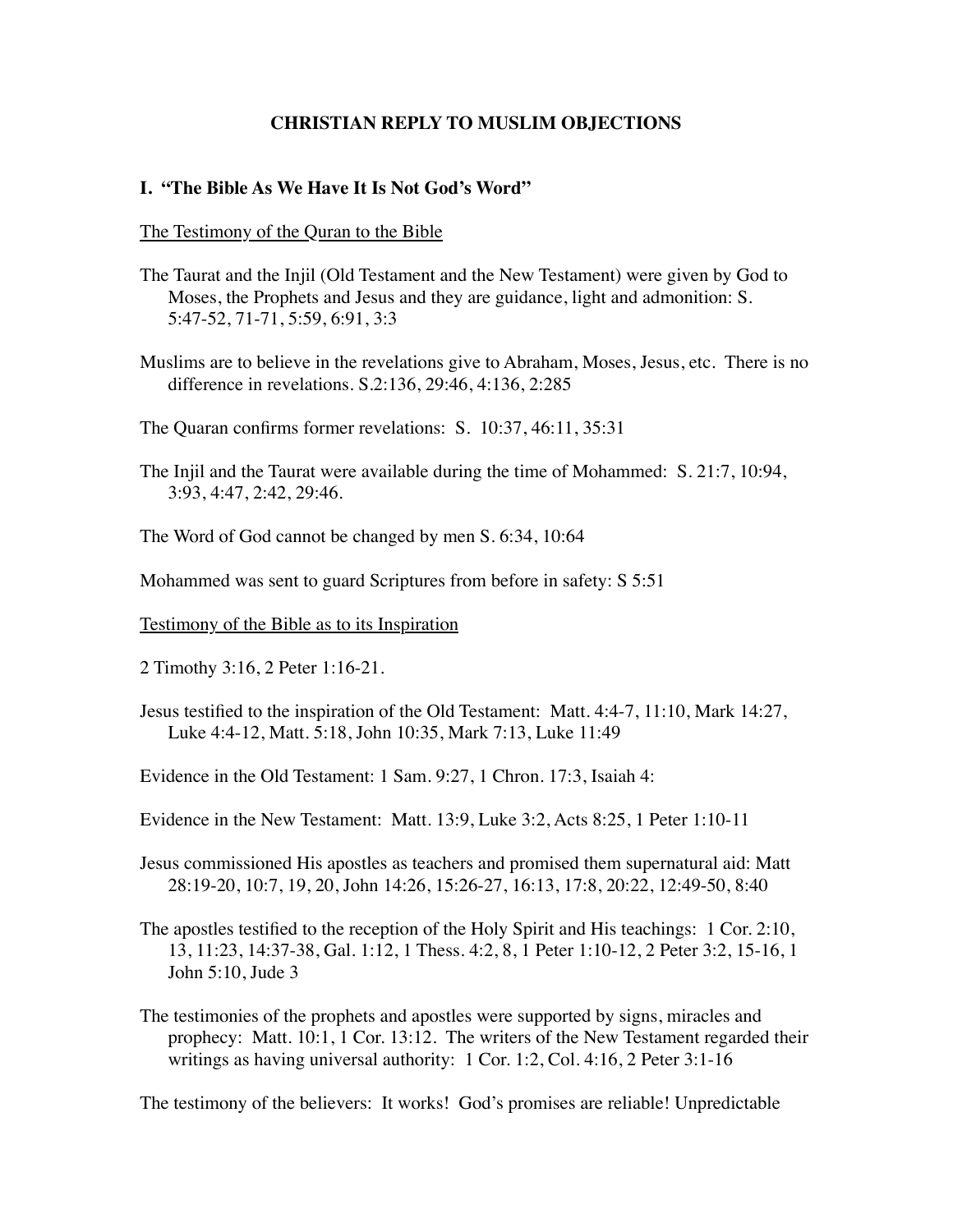prophecies have been given and were fulfilled in great detail.

# Conclusions

The Quaran testifies to the inspiration of the Bible and attests its existence at the time of Mohammed.

The Bible testifies to its divine origin, though different from the "nazil" concept of Islam.

There is an abundance of Bible manuscripts in our possession. Thousands date back to pre-Islamic times. They are identical to our Bible today.

# We can ask Muslims:

When was the Bible changed and corrupted? Why was it corrupted and changed? By whom was it changed and corrupted? What was the response of all the other believers when it was discovered? If there was an "original" Bible, where is it that we can compare it?

# **II. "God Has No Son; Jesus Cannot Be God"**

S. 19:35: "It is not benefiting to the Majesty of Allah that he should beget a son."

S. 112:3: "He begetteth not, nor is He begotten."

S. 5:19: "In blasphemy indeed are those that say that Allah is Christ, the son of Mary." S. 23:91: "No son did Allah beget, nor is there any God along with Him." See also 9:30, 10:68, and 2:116

# **Yet:**

Jesus was born of a virgin. (S. 19:16-35)! Who takes the father role? After Mary's question, "How shall I have a son, seeing that no man has touched me, and I am not unchaste?" the Angel replied, "Thy Lord says, 'That is easy for me!'"

"And remember her who guarded her chastity. We breathed into her of Our Spirit." (S. 21-91). The father role is taken by God. He initiated the conception. (S. 19:21-22)

The Bible teaches just that! The word "begotten" (John 3:16) is a false translation. It should be "only born" (Greek mono-genis). See Matt. 1:18-23, Luke 1:26-35. (Note the similarity of v. 35 with S. 19:19.)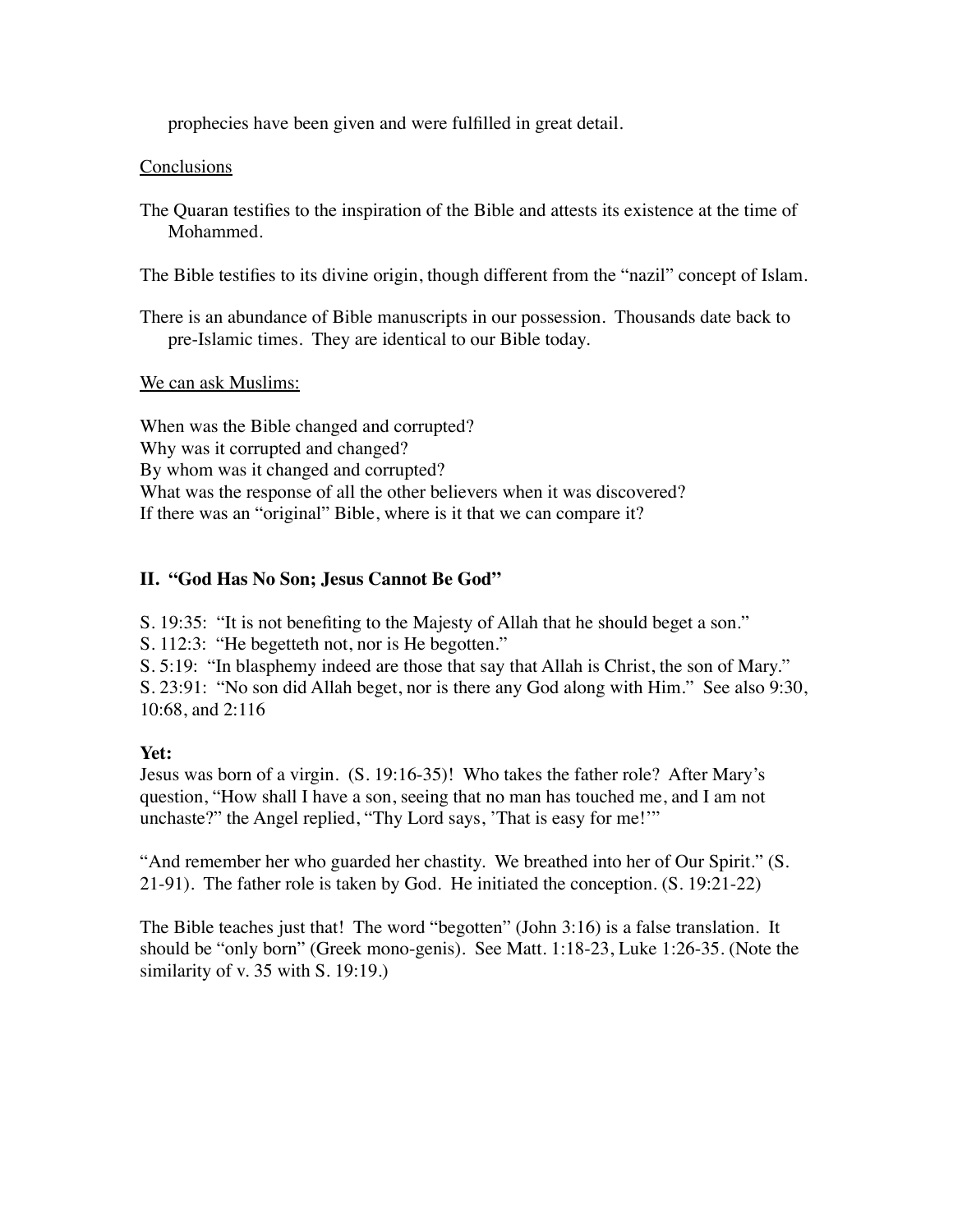The Quran teaches that Jesus was: Born of a virgin (S. 19:16-35) The Messiah (S. 4:171) The Word of Truth (S. 19:34) Holy (S. 19:19) Illustrious in the world and hereafter (S. 3:45) A sign to all men (S. 21:91, 19:21) A creator of life (S. 3:49, 5:113) (see S. 22:73) Mercy from God (S. 19:21) A Spirit from God (S. 4:171) The Word of God (S. 4:171). Is the Word of God (thought, mind of God) part of Him or a separate entity? Raised to heaven (S. 4:158) Will return for judgment (S. 43:61 with Mishkat IV p.78-80) A miracle worker (S. 3:49) Was there any other prophet or man ever, who united these or any two of the above attributes in him?

The Bible also teaches that Jesus:

Had command of the natural elements (Mark 4:37-41, Matt 14:25) Forgives sins (Luke 7:48-49, John 1:29) Is the Way, the Truth and the Life, and no man can come to God except through Him. (John 14:6) Was Co-Creator and is the keeper of the universe (John 1:1-14, Col. 1:15-20, Heb. 1:1-3) Was God in the flesh (John 5:26-29, Dan 7:13, John 5:18, Rom. 9:4-5, 2 Cor. 4:4, Acts 20:28, Titus 2:11-14) Himself said He was God ("I Am") (Rev. 21:6-7, John 14:6-10, 10:30-33, 20:27-29) Replied it to the High Priest: (Matt. 26:63) Muslims object, that Jesus said not "Yes" but "Yes you say so." Compare 26:25. Is God as prophesied by Isiah (7:14, 9:6) He was pre-existent (Micah 5:2; see also John 8:58

#### The very name Jesus means SALVATION!

#### **III. "God is One, Not Three"**

S. 4:171 "Say not Trinity; desist, it will be better for you, for Allah is one Allah." S. 5:76 "They do blaspheme who say: Allah is one of three in a Trinity, for there is no god except Allah".

S. 5:119 views the Trinity as consisting of God, Mary and Jesus. This is a misunderstanding.

The Bible Teaches the Trinity of the One God Only by Implication

The names of God in the Old Testament, besides His title Yahweh (Jehovah, Lord):

| EL            | the mighty one        | God 224 times  |
|---------------|-----------------------|----------------|
| <b>ELOAH</b>  | the object of worship | God 56 times   |
| ELAH          | the object of worship | God 89 times   |
| <b>ELOHIM</b> | the object of worship | God 2222 times |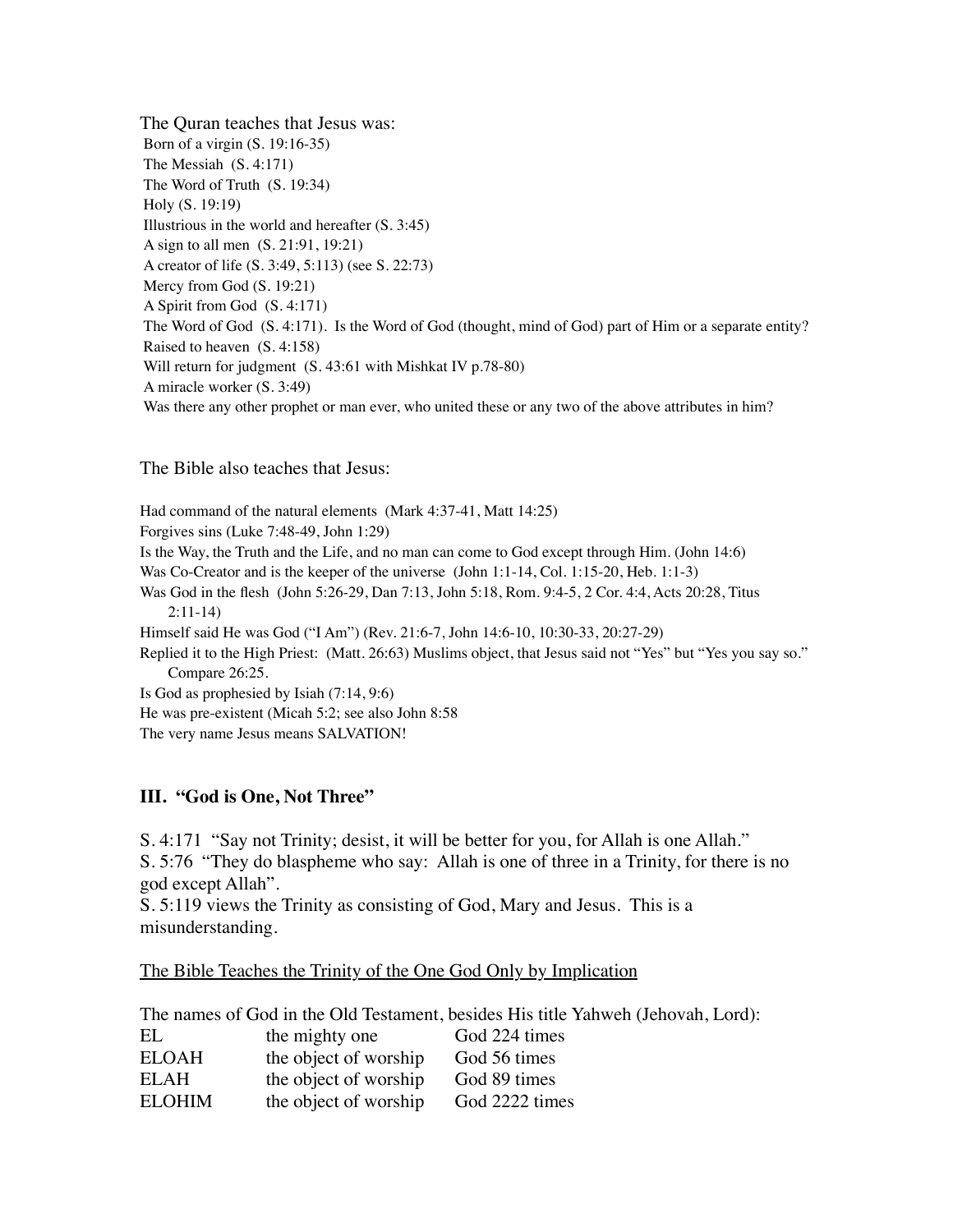Elohim is the plural form of Eloah.

Is any explanation given? Gen. 1:26 "Elohim said: Let **Us** make man." Gen. 11:7 "The Lord said…come, let **Us** go down…" Note: There is no "pluralis majestatis" in Hebrew.

Deut. 6:4 "The Lord our God is one Lord" (Hebrew: Yahweh Eluhenu Yahweh echad) Literal translation: "The Lord our Gods in one Lord".

Isa. 44:6 "Thus says the Lord, the King of Israel and his redeemer, the Lord of hosts: I am the first and I am the last and besides me there is no God.

Isa. 63:7-10 "I will recount the steadfast love of the Lord (Yahweh). . . and He became their Jeshua (Jesus, which is the English form thereof). In all their affliction He was afflichted and the angel of His presence save them; in His love and His pity He redeemed them . . . but they rebelled and grieved His Holy Spirit. . ."

# How Can God Condescend to Take on Human Form?

It is indeed a mystery as God Himself is a mystery, eternal, infinite, etc. But God through His prophet announced this event 750 years before: Jesus would be "Immanuel, God with us" (Isa. 7:14, 9:6) (See also, "Jesus Cannot Be God", below)

# Christians Believe in One God

We believe in One God who in time and history chose to clothe Himself in human form in Jesus. Jesus was God through His miraculous conception, man through his birth from a woman. Being man, He had all our human needs and many limitations; being God, He retained His sinless nature, performed miracles, and had perfect knowledge.

# **IV. "Jesus Was Not Crucified"**

#### Teaching of the Quran

S. 4:157-158 "They killed him not, nor crucified him, but so it was made to appear to them . . . of a surety they killed him not; nay, Allay raised him up unto himself."

Against this, we read in S. 19:33:34, where Jesus says, "Peace is on me the day I was born, **the day I die** and the day I shall be raised up to life. Such was Jesus, the son of Mary, the Word of Truth about which they dispute."

What explanation is given for the contradiction? Muslims say Jesus will die after He returns to earth again to destroy Al-Dajjal, the anti-Christ, when He will be buried next to Mohammed in Medina. However, v. 15 of the same Surah uses the same words of John the Baptist.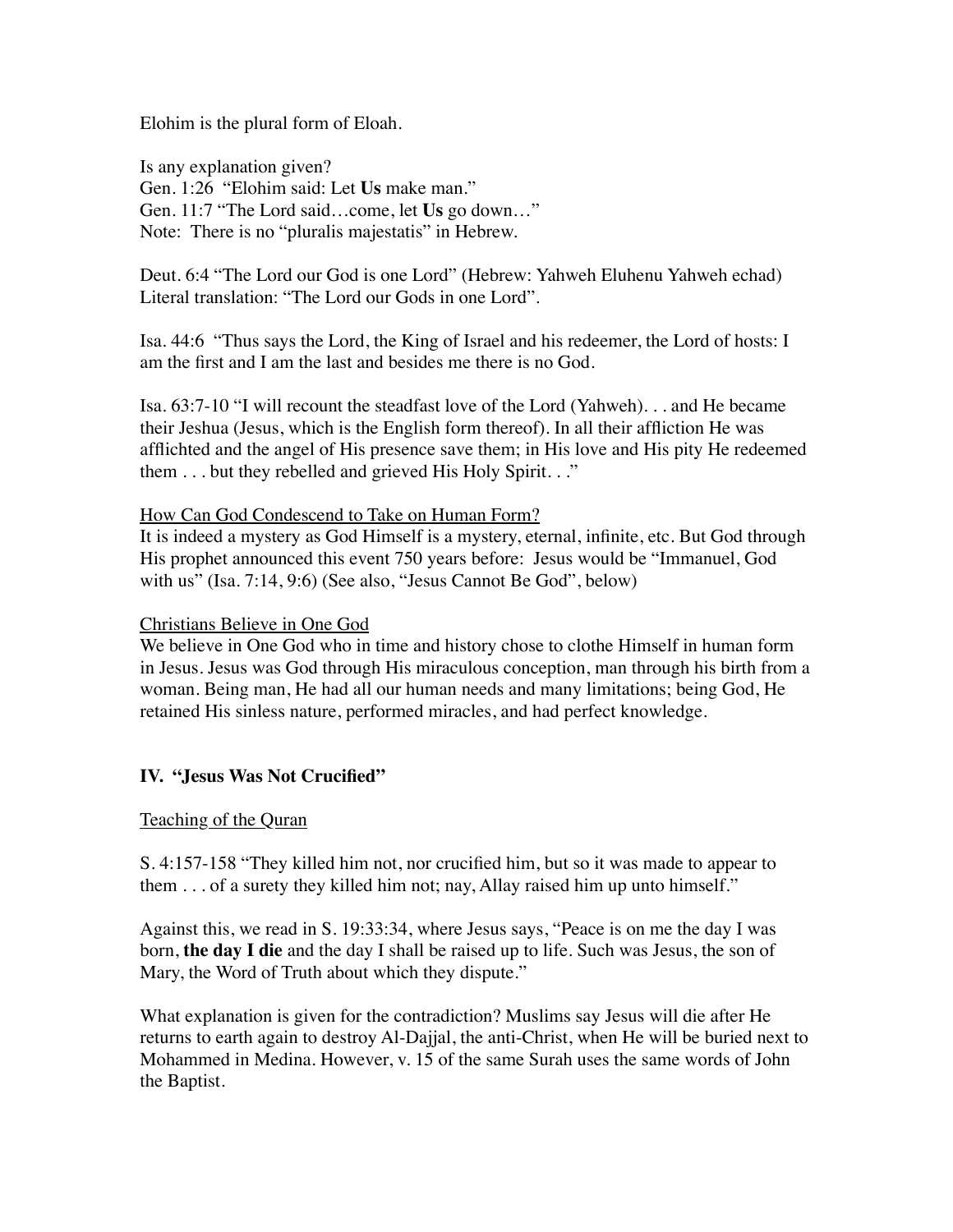S. 3:55 adds to the mystery: "O, Jesus, I will cause thee to die and raise thee to myself."

# What Evidence Supports the Islamic Claims?

The testimony of one man who lived close to 600 years after the event and did not have access to the documented reports.

## Biblical Position

The Bible reports the crucifixion, death and resurrection in many places (Matt. 27:32-54; Mark 15:22-39; Luke 23:33-47; John 19:17-30; Acts 2:22-24; 7:52; 10:39-40; 13:28-33; Rom. 5:6-8; 1 Cor. 15:3-6; Phil. 2:5-8; Heb. 7:27; 10:10; 12:2; 1 Pet. 2:24; Rev. 1:5-7; Rev. 5:9; and many more.

#### Which Evidences Support the Biblical Claims?

- Eye witness reports ("CCCC" p 7-9 and "Christians Answer Muslims" p. 54-56). (2 Pet. 1:16-21; 1 Jn. 1:1-3a; 1 Cor. 15:3-7, note that of more than 500 witnesses, most were alive to be questioned; Lk. 1:1-4; Acts 5:30-32.) When Peter addressed thousands of Jews 50 days after the crucifixion, he accused them of crucifying and killing Jesus (Acts 2:22-24). No one denied it! They responded with repentance. Paul also said, "I am persuaded that none of these things has escaped [King Agrippa's] notice, for this was not done in a corner." (Acts 26:26)
- History records the crucifixion, though mostly by hostile historians ("CCCC" p. 9-10 and "Christians Answer Muslims" p. 98-104). Pliny, Cornelius Tacitus, Thallus, and particularly Josephus, a Jewish general who defected to the Romans and wrote for them the Jewish history.

"Now there was about this time Jesus, a wise man, if it be lawful to call him a man, for he was a doer of wonderful works, a teacher of such men as receive the truth with pleasure. He drew over to him both many Jews, and Gentiles. He was the Christ (Messiah). And when Pilate, at the suggestion of the principal amongst us, had him condemned to the cross, those that loved him at the first did not forsake him; for he appeared to them alive again the third day; as the divine prophets had foretold these and ten thousand other wonderful things concerning him. And the tribe of Christians, so named from him, are not extinct at this day." (Antiquitates Iudaicae, Vol 18. 111:3)

The Old Testament predicted the event ("CCCC" p 11-23 and "Christians Answer Muslims" p. 43-53). With regard to the crucifixion see Zech. 11:12-13; Mark 14:10-11, 17-21, 43-46; Isa. 52:12-53:12; Ps. 22:1, 7-9, 13-18; John 18:36-19:37. Muslims question "the sign of Jonah" (Matt. 12:38-40). See "Christians Answer Muslims" p. 105-106.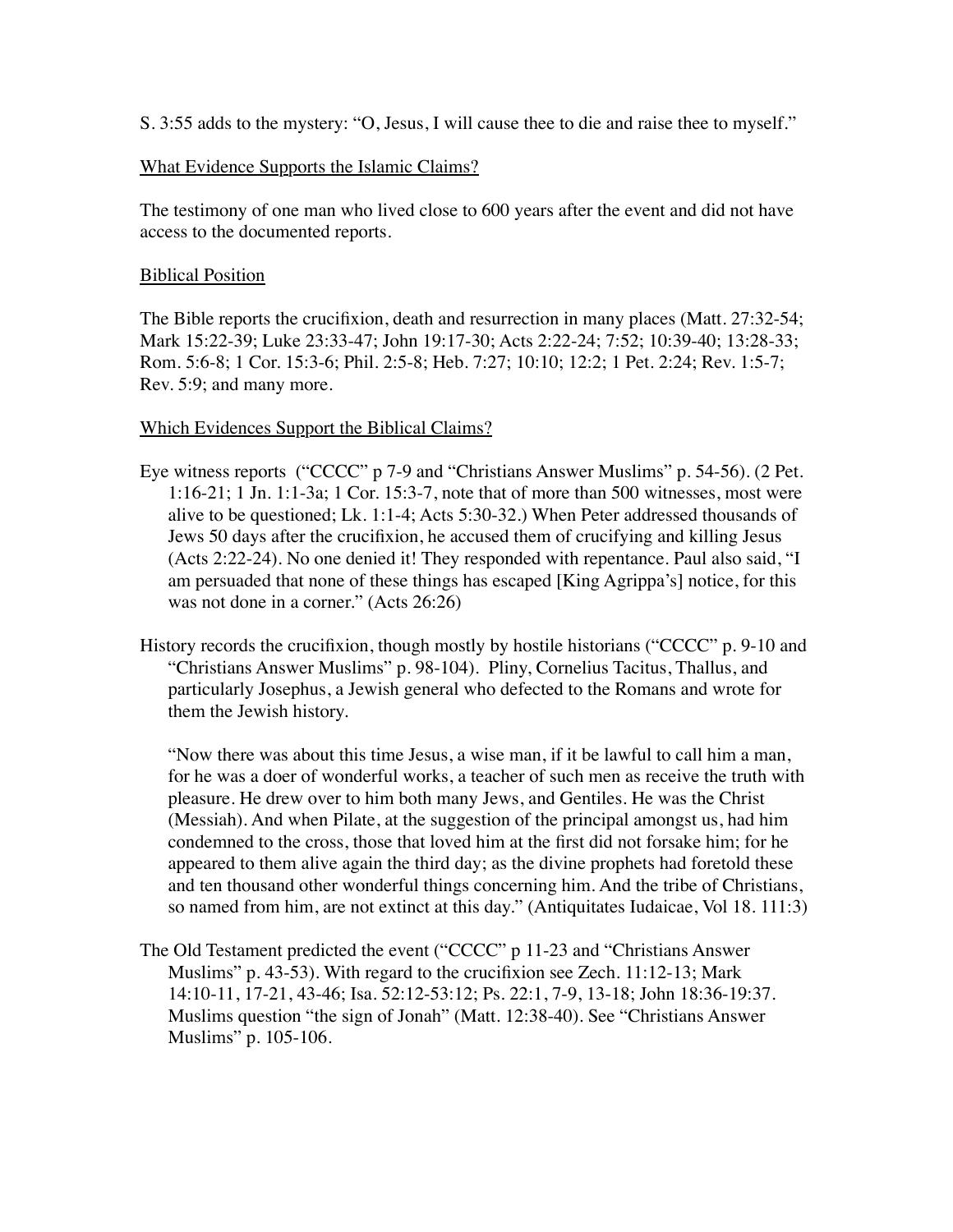# **"Jesus Was Only a Prophet to Israel, and Mohammed was the Universal One."**

Matt. 15:24, 10:5-6; Mark 7:26 with Matt. 1:21 (His people)

## Christian Reply

Prophecies regarding Jesus in the Old Testament was only known to the Jews. Having God's revelation, only Israel was ready to understand the Messiah and His purposes. Although most rejected Him, being intimidated by their leaders, He had many who followed Him. The apostles were prepared by Jesus and commanded by Him to go into all the world to bring the gospel of salvation to all mankind (Matt. 28:18; Mark 16:15-18; John 14:6; Acts 4:12, etc.). So Jesus indeed went only to Israel, but to prepare His disciples to go into all the world.

The Quran underlines this, saying Jesus came as a sign to all peoples (S. 21:91; 19:21).

# **"The Gospel of Barnabas is the Real Gospel"**

This is no Gospel, but was written by a Muslim about 1300-1350 (See "Christians Answer Muslims" p. 119ff).

- The author did not know the geography of Israel. From Nazareth at the shore of Lake Galilee, Jesus is said to go **up** to Capernaum, the lowest town on the earth's surface! He also is said to have gone by boat to Jerusalem!
- The author did not know the local or historical situation. For example: Jesus and His disciples observed the 40 days of Lent (a tradition started 400 years later). Romans gathered an army of 3 x 200,000 men at Mizpeh. (The whole Roman army was 300,000). Jesus was born when Pilate was governor. (Pilate ruled A.D. 26-27). Jesus observed five daily prayers. (Not a Jewish custom and not reported.) "Virgin" is given as a title to Mary (done only 400 years later). Mount Moria was the Mount of Transfiguration. (No one knows; this is a tradition of the third century.) Four archangels are mentioned. (Not in the Bible; also a later tradition.) One denarius is 60 minuti (coins). (Minuti were used only under Khalif Abdul Malik, A.D. 685.) Soldiers rolled away like barrels. (Barrels were unknown at that time in Israel.) Mohammed was called "Messiah" (Both the Bible and the Quran call Jesus the Messiah.) The

Year of Jubilee was every 100 years. (Lev. 25:11, every  $50^{th}$  year; changed only once, in 1300.) Eve ate the apple in paradise. (The Bible calls it fruit; the apple tradition came much later.) Ishmael was offered on the alter by Abraham. (Gen. 22:2 Isaac was offered. The offering of Ishmael is an Islamic tradition.) Many quotes are taken from the works of Dante, who lived 1245-1321.

Barnabas was not a disciple of Jesus, but became a Christian after His death.